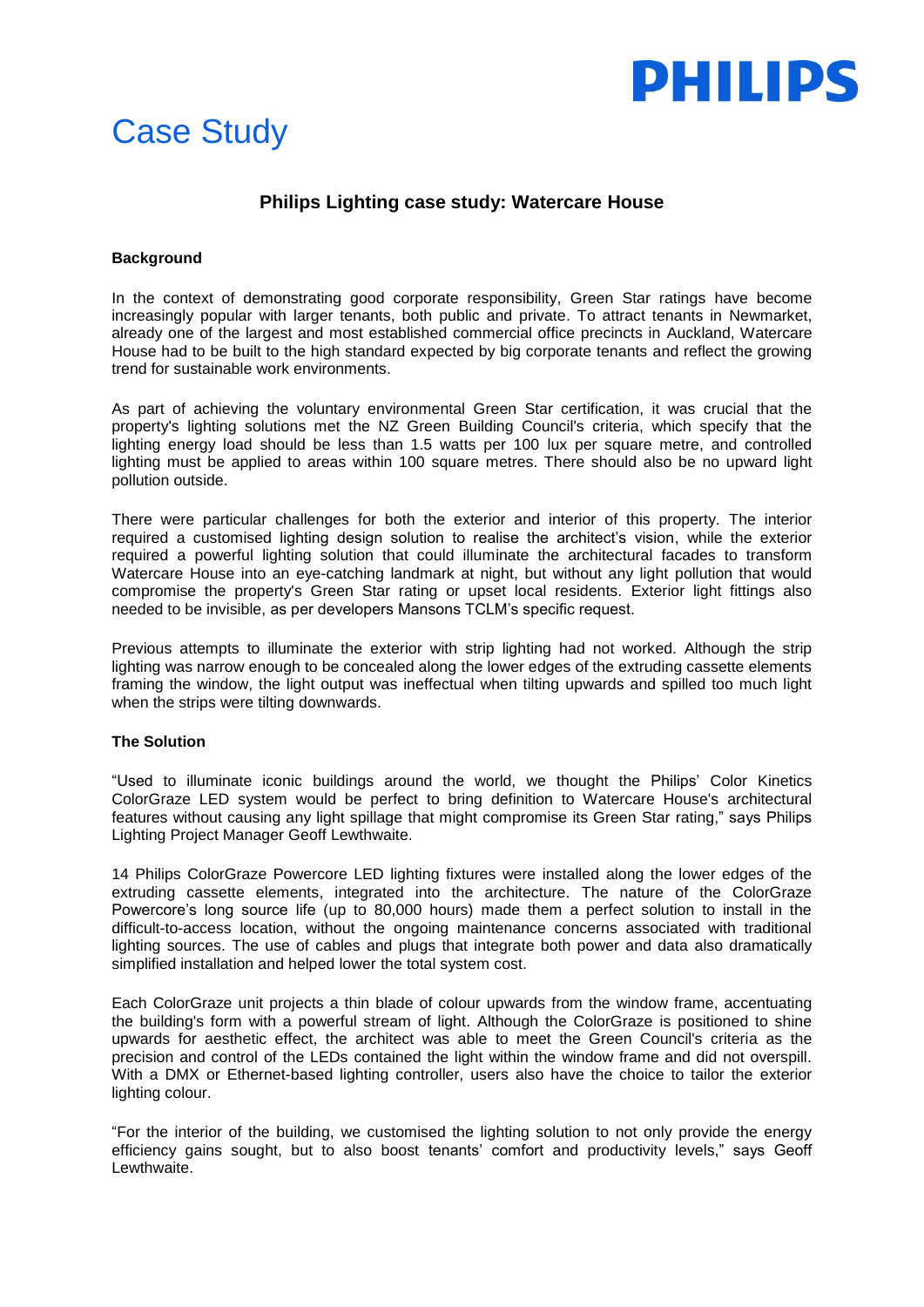Philips' slim line Celino LED luminaires were fitted in the café and main foyer area to discreetly complement the architect's minimalist ceiling design. For the office spaces, Philips CoreLine LED luminaires distribute a natural light conducive to worker comfort. By using the Philips CoreLine LED, the energy consumption for each luminaire was reduced to 41w, compared to the 62w of a comparative fluorescent system. Elsewhere, Philips LuxSpace and GreenSpace LED downlights were used bringing further, substantial energy savings.

To address the NZ Green Building Council's specified need for a controlled lighting system, the Philips Actilume Wireless system was installed in Watercare House's interior. The smart technology of the ActiLume system means that state-of-the-art miniature sensors can assess the amount of natural light coming into a room, and can then dim or turn off lights accordingly. As well as sensing natural daylight, the sensors can also detect human presence, thus turning lights off when no presence is detected and turning them on again only when someone enters the room. This smart lighting solution alone reduces energy consumption by up to 35%. The Actilume sensors are built into the "Master" luminaires with 4 to 6 other "Slave" luminaires receiving the data and responding accordingly.

### **The Results**

1

Watercare House received a prestigious 5 Star Green Star rating by the NZ Green Building Council which signifies 'New Zealand Excellence.'

The reduction in CO² emissions and lower operating costs combined with the potential for increased employee productivity and the property's striking aesthetics are now a selling point for the property. Watercare Services, who wanted to implement an organisational culture of sustainability from the bottom up<sup>1</sup>, signed on as the lead tenant, while The New Zealand Lotteries Commission and Avanti Finance have signed long-term leases.

Project architect Jason Gerrand of JCY Architects says that the Color Kinetics ColorGraze are "The best night time lighting solution we've ever had on a building.

"After reading overseas studies proving the effectiveness of Philips Color Kinetics lighting and seeing for ourselves the precise, controlled lighting in action at a demonstration, we realised Philips were the ones to work with for Watercare House to achieve the Green Star."

An added bonus of the ColorGraze is its customised colour capability, which enables Watercare Services to choose from an infinite number of colour options that reflect their brand and enables tenants to schedule light shows for a day of the week, date or recurring time – for example, turning the lights green for St. Patrick's Day. Currently there is an automated colour change every 15 minutes.

The projected LED lighting enabled the architects to take advantage of the building's prominent location to enhance the building's aesthetics. With LED lighting technology's longer luminaire lifetime, the Philips LED lighting solutions installed throughout the building means reduced maintenance and fewer replacement parts, plus energy savings of up to 75% compared with traditional lighting fixtures<sup>2</sup>.

"Philips Lighting has certainly delivered by ensuring that Watercare House tenants can now be guaranteed lower operating costs, higher energy efficiency and the improved comfort that comes from a 5 Green Star certification," says Gerrand.

<sup>1</sup>http://www.watercare.co.nz/SiteCollectionDocuments/AllPDFs/Publications/Annual%20Report%2020 13.pdf

<sup>2</sup> http://www.lighting.philips.com/main/lightcommunity/trends/coreline.wpd